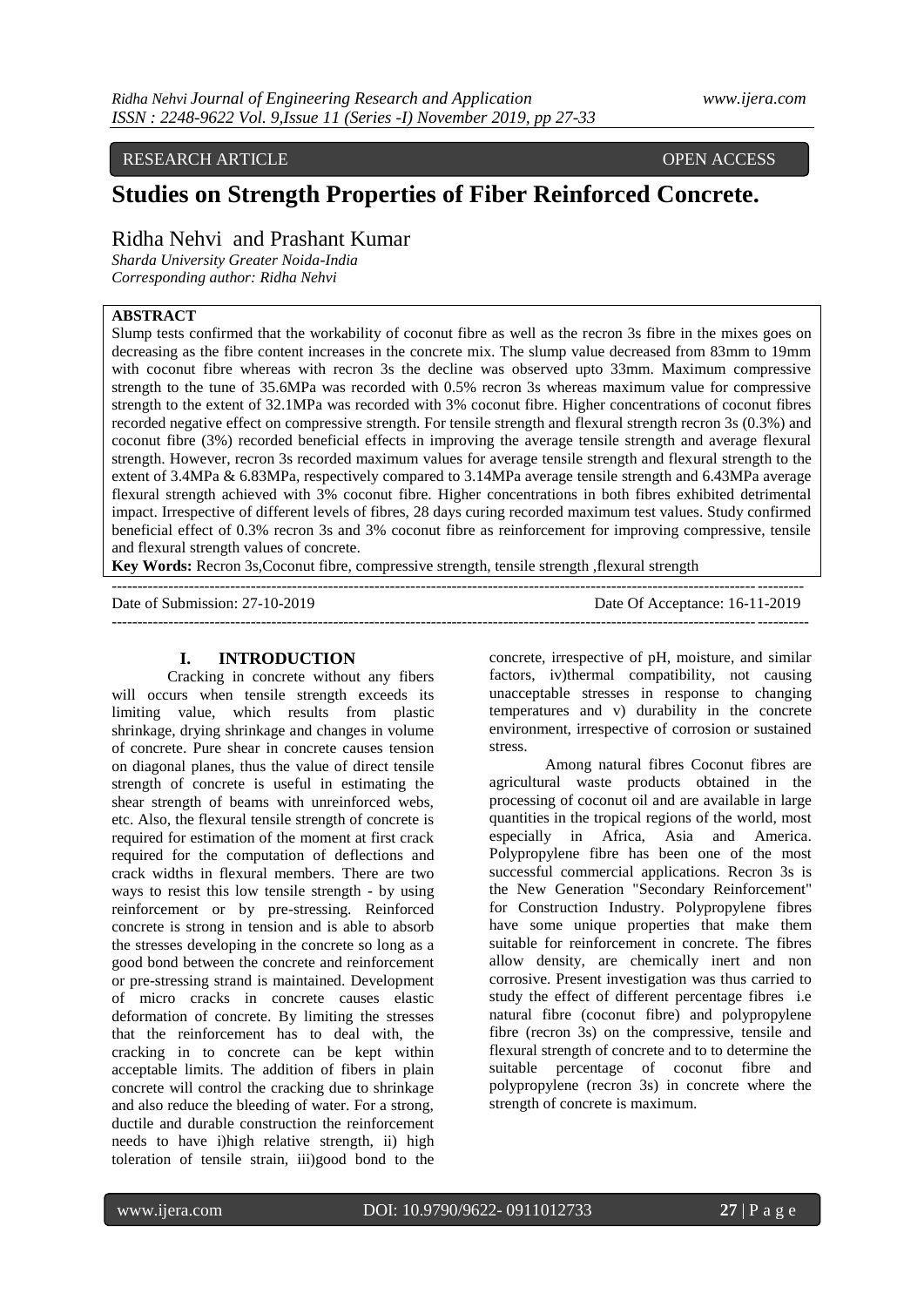## **II. MATERIAL AND METHODS 2.1.Materials used**

The present study was carried out at concrete lab, Department of Civil Engineering, Sharda University, Greater Noida. Material for the present study comprises of ordinary Portland cement of grade 43 confirming to IS 8112-1989 which consists essentially of compounds of lime [\(calcium oxide,](http://www.britannica.com/science/calcium-oxide) CaO) mixed with [silica](http://www.britannica.com/science/silica-mineral) (silicon dioxide,  $SiO<sub>2</sub>$ ) and [alumina](http://www.britannica.com/science/alumina) (aluminum oxide,  $Al_2O_3$ ). The specific gravity of cement was calculated using Specific Gravity Bottle and was found out to be 3.26. Aggregates, which account for 60 to 75 percent of the total volume of concrete, were divided into two distinct categories--fine and coarse. Natural river sand of size 4.75mm and below confirming to zone 3 of IS 383-1970 were used as the fine aggregate. Following tests were being carried out, whereas, **n**atural crushed stone with 20 mm size and 10 mm size were used as coarse aggregate. Portable water was used in concrete to control many fresh and hardened properties of concrete including workability, compressive strength, permeability, water tightness, durability and weathering, drying shrinkage and potential for cracking. The ratio of 0.40 was adopted as the amount of water to the amount of cement used (both by weight).

The coconut fibre used in study was collected from Jagat Farm Greater Noida. The diameter of the fibre ranged between 0.15mm to 0.85mm with the length 6mm to 24mm.

Recron 3s Fibres called as engineered Micro Fibers with a unique "Triangular" Cross-section, used in secondary Reinforcement of Concrete was procured from Kunal Conthem Pvt Ltd Faridabad Haryana.

## **2.2. Methodology**

#### **2.2.1.Mix design**

with a target mean strength of  $43.25/\text{mm}^2$  & 35 N/mm<sup>2</sup> Characteristic strength @ 28 daysIS-10262-2009 was used for concrete mix design.

#### **2.2.2.Batching and mixing of materials**

Recron 3s fibre and coconut fibre was used in various percentages in M35 grade of concrete so as to check the effect of polypropylene and natural fibres on the properties of concrete. Coconut fibre was used in percentages 0%, 1%, 2%, 3%, 4% and 5% and recron 3s fibre used in percentages 0.0%, 0.1%, 0.2%, 0.3%, 0.4%, and 0.5% respectively. These fibre reinforced concrete mixes were checked for compressive strength, tensile strength and flexural strength for a period of 7 days, 14 days and 28 days respectivelyThe batching of materials was done for 7 days, 14 days

and 28 days for the compressive strength of concrete. The amount of cement, fine aggregate, coarse aggregate and water remain the same for all the percentages of control mix and fibre reinforced concrete.

## **2.2.3.Casting of specimen**

For compressive strength of concrete cubes were casted and the mixing was done by hand. For each proportion 9 cubes of each of size 100\*100\*100 mm and 150\*150\*150mm were casted. Similarly for tensile strength of concrete 9 cylindrical moulds of size 30cm in length and 7.5 cm in diameter were casted. Whereas, for flexural strength of concrete total 33 beams were casted and for tensile strength of concrete cylindrical moulds were casted of size 30cm in length and 7.5 cm in diameter were casted. Cylindrical moulds were cured for 7, 14, 28 days.

Mixing was done by adding coarseaggregates, followed by 25% of total water. Then fibers and sand was added with 25% of remaining water. After thoroughly mixing of aggregates, cement was added and remaining 50% of water was added. For each mix slump test was conducted to measure workability. After the mixture was prepared it was compacted on a vibration table. Remolding was done after 24 hours of casting. Specimens were cured in curing tank. Water immersion method of curing was adopted

## **2.2.4.Conduct of tests**

2.2.4.1. Compressive strength  $\frac{\text{kg}}{\text{cm}^2} = W_f / A_p$ Where,

 $W_f$  = maximum applied load just before load, (kg)  $A_P =$ Plan area of the cube mould,  $(mm^2)$ 

#### **2.2.4.2. Tensile Strength**  $T = 2P/\pi$ ld Where:

- $T =$  splitting tensile strength, psi (kPa),
- $P =$  maximum applied load indicated by the testing, machine, lbf (kN),
- $l =$  length, in. (m), and
- $d =$  diameter, in. (m)

#### **2.2.4.3. Flexural strength test:**  $F_b = pl/bd^2$ Where

a= distance between the line of fracture and the nearest support

- b= width of specimen (cm)
- d= failure point depth (cm)
- $l=$  supported length  $(cm)$
- $p=$  max.load (kg)

## **III. RESULTS AND DISCUSSION**

Perusal of Table -1 depicting basic properties of fine and coarse aggregate revealed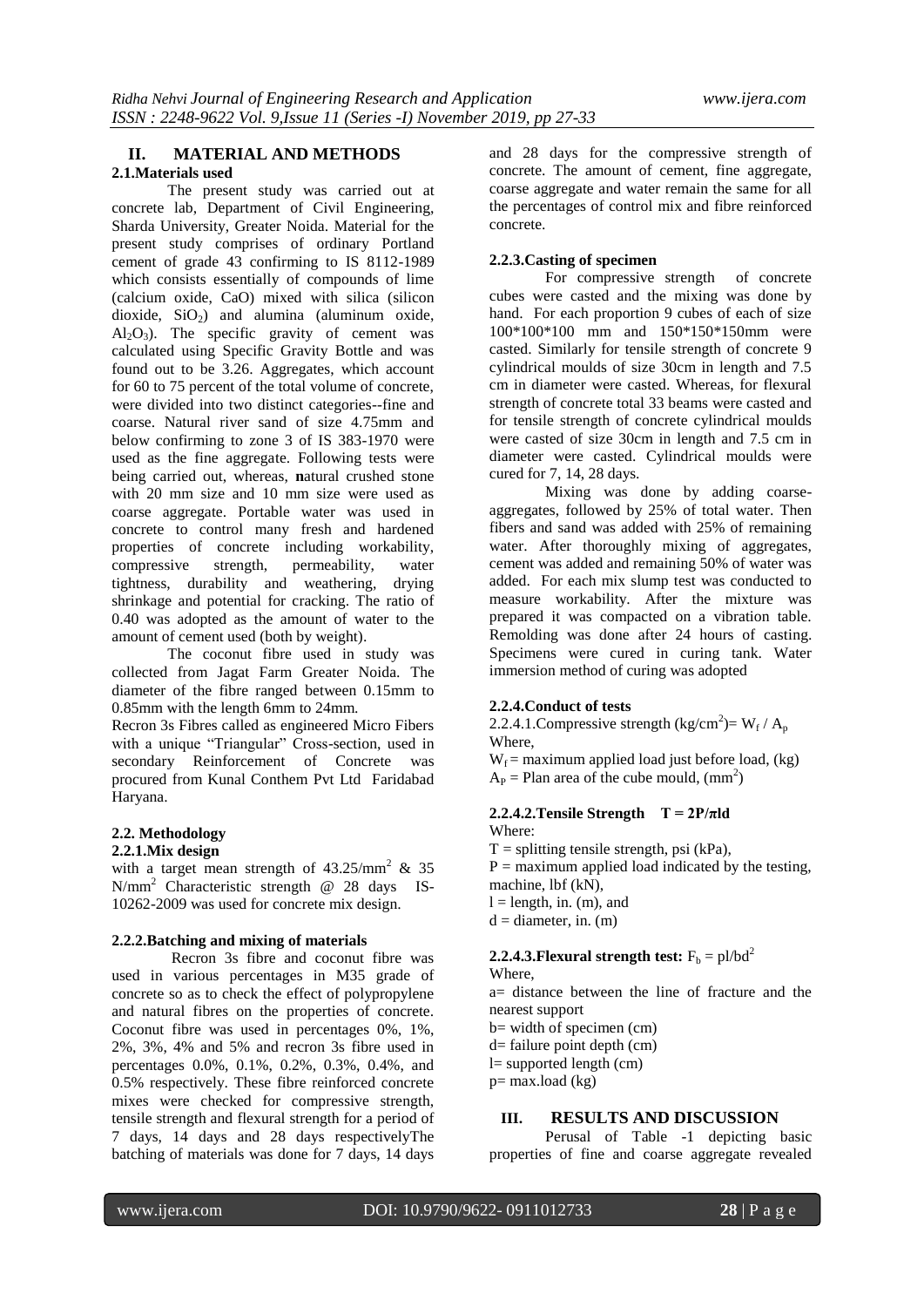Specific gravity of 2.65 in case of fine aggregate, whereas in coarse aggregate 10mm and 20 mm it was recorded as 2.36 and 2.45, respectively . High specific gravity was associated with maximum water absorption  $&$  water content  $(\%)$  in 20 mm coarse aggregate .

Studies on chemical composition of coconut/coir fibre revealed that lignin, cellulose, pectin and ash are the important constituents (Tabl-2).Test results of the basic properties including length, density, tenacity, breaking elongation, diameter, Rigidity of Modulus, Swelling in water, Moisture and specific gravity of coconut fibre and Diameter (mm), Cut Length (mm), Tensile Strength kg/cm<sup>2</sup> , Denier, Melting point, Tenacity (g/d), Elongation (%),Dispersion, and Shape of fiber in Recron 3s Fibres are presented in Table 3& 4.

To test workability of fresh [concrete](https://en.wikipedia.org/wiki/Concrete) Slump test was performed. The slump test results obtained from the fresh concrete mixes are presented in Figure 1.Results reveal that concrete without fibre recorded maximum slump value (83mm) where as concrete with 0.1% recron 3s recorded the highest slump value (70mm) followed by 0.1% (56mm). Similarly concrete with 1% coconut fibre recorded highest slump value (50mm). Proportionate increase in concentration of fibres showed decline in slump value from 50mm to 19mm with coconut fibre and 70mm to 33mm with recron 3s fibre. The slump test results conclude that the workability of coconut fibre as well as the polypropylene fibre mixes goes on decreasing as the fibre content is increased in the concrete mix. Similar impact of coconut fibre and polypropylene fibre on concrete mix for sump test have also been reported (Nandish et.al. 2015).

By definition, the ultimate compressive strength of a material is that value of uniaxial [compressive stress](https://en.wikipedia.org/wiki/Compressive_stress) when the material fails completely. The effect of different percentages of recron 3s fibres on compressive strength of concrete revealed that the compressive strength of concrete goes on increasing with an increase in the fibre content of the concrete mix in 7days(21.3MPa), 14days(29.5MPa ) and 28 days (32.5MPa). With increase in concentration of recron 3s from 0.1% to 0.5% the average compressive strength got enhanced from 29.4MPa to 35.6MPa showing an increase of 28% (Table-5). Maximum strength to the tune of 40.1MPa was recorded after 28 days in concrete mix blended with 0.5% recron 3s recording an increase of 23.4% over conventional concrete whereas after 7 days the increase in compressive strength was achieved to the tune of 37%. Studies on natural fibre (coconut fibre or coir) confirmed that the natural fibre (coconut fibre or coir) increases the

compressive strength of the concrete when 3% fibre was used. Coconut fibre was used in percentages from 0% to 5% by volume of concrete. The compressive strength of concrete increased from 27.76MPa for control mix having 0% fibre content to 32.1MPa for 3% fibre content showing an increase of 15.6%.(Table-6). Increase in fibre concentration (above 4%) recorded decline in average compressive strength by 26.57% (from 32.1MPa to 25.26MPa). Maximum compressive strength was observed with 3% coconut fibre after 28 days (36.4MPa) followed by 14 days (34.7MPa) and 7 days (25.2MPa).

Comparative study on compressive strength revealed significant superiority of 0.5% recron 3s exhibiting highest compressive strength of 40.1 MPa after 28 days of curing with an average strength of 35.6MPa. whereas 3% coconut fibre recorded 36.4 MPa compression strength with an average strength of 32.1MPa after 28 days. Recron 3s was observed to improve compressive strength by 23.38% after 28 days of curing compared to 12% achieved with 3% coconut fibre (Figure 2 ). Similar results showing impact of recron 3s fibre and coconut fibre for improving compressive strength has also been recorded by several workers (Alida abdullah, 2011, Parveen et. al, 2013; Ealias et. al, 2014; Shreeshail, 2014, Gurrunathan, 2014, Patel et.al, 2015, Desale and Sisode, 2015,Nandish et. al,2015)

Tensile strength which records the resistance of a body to [elongation](http://www.businessdictionary.com/definition/elongation.html) was recorded to be highest with 0.3% recron that improves tensile strength of concrete from 2.65MPa to 3.4MPa showing an increase of 28.3 % over conventional concrete. Increase in concentration in recron 3s (>0.3%) revealed negative impact on average tensile strength and recorded decline by 47%. Study confirmed that concrete mixed with 0.5% recron 3s exhibited lowest average tensile strength (2.31MPa) compared to plain concrete (2.65MPa). 28 days curing recorded maximum tensile strength irrespective of different levels of recron 3s. Maximum tensile strength after 28 days (3.61MPa) was recorded with 0.3% recron 3s showing an increase of 16.4% over plain concrete.(Table-5). For coconut fibre proportional increase in tensile strength from 2.65MPa (conventional concrete mix) to 3.14MPa was achieved with 3% (Table 6). However, higher concentrations of coconut fibre (above 3%) exhibited negative effects on tensile strengths. Highest concentration (5%) recorded least tensile strength (2.4MPa) showing a decline of 9.4% over conventional concrete. For coconut fibre 28 days curing was observed to give desirable results for all the levels under study. Maximum tensile strength (3.56MPa) was achieved after 28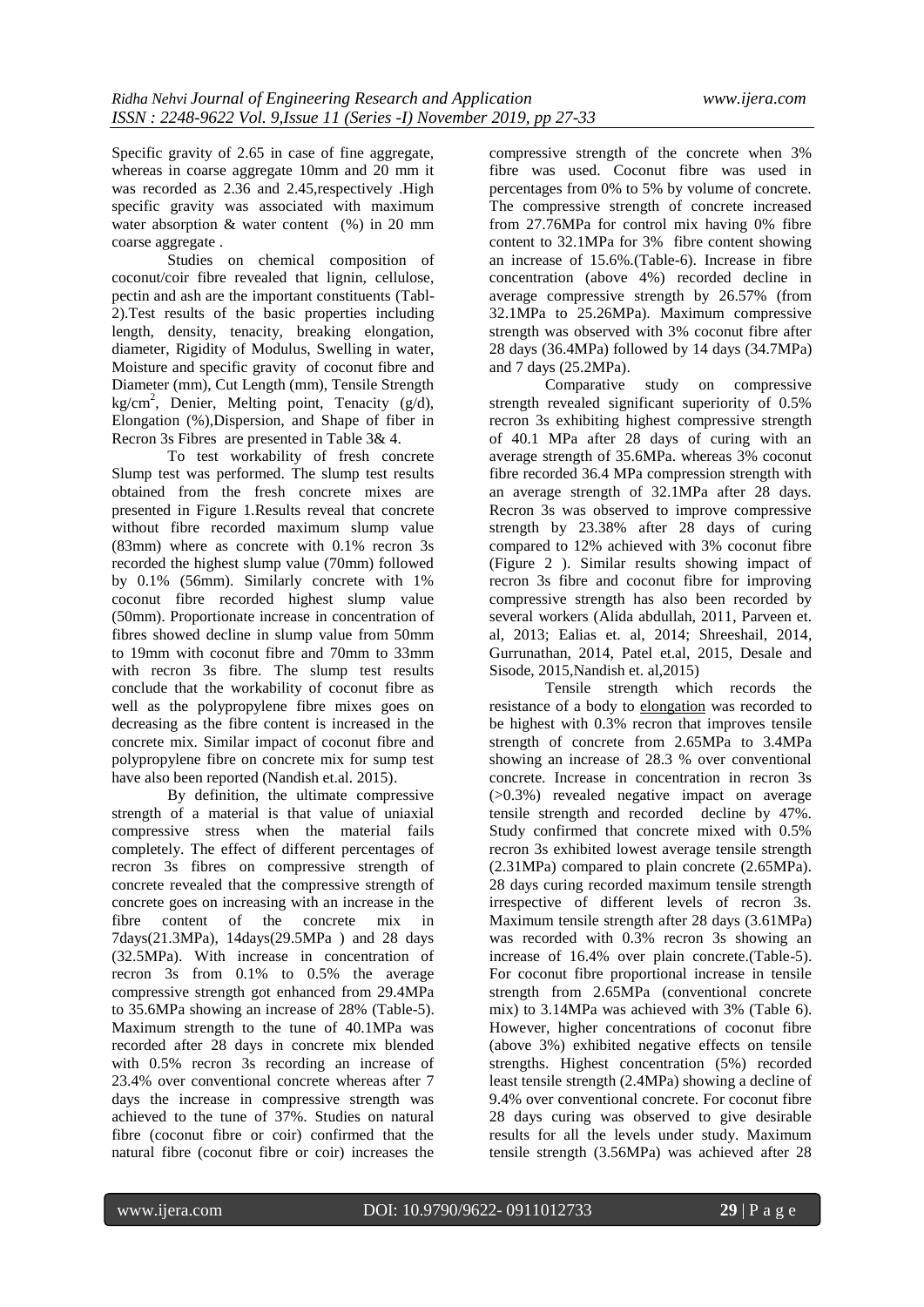days for concrete mix with 3% of coconut fibre. Comparative study of conventional concrete mix viz-a-viz concrete mix blended with natural and artificial fibres revealed superiority of fibres in improving the tensile strength. For recron 3s there has been constant increase in average tensile strength up to 0.3% to the tune of 16.45% after 28 days where as for coconut fibre desirable effect to the extent of 14.83% was achieved with 3%. For both the fibres 28 days curing recorded best tensile strength (Figure 3). Similar impact of fibres as reinforcement material for improving tensile strength have been reported by (Prasad et. al, 2013, Disale and Sisode, 2015, Nadish et. al, 2015; Parveen et .al, 2013)

Highest Flexural strength, also known as modulus of rupture, bend strength, or fracture strength (6.83MPa) was recorded with 0.3% recron 3s compared to conventional concrete mix showing an average flexural strength of 5.45MPa. Best combination recorded an increase of 25.32% in flexural strength. Highest value of flexural strength (8.25MPa) was recorded with 0.3% after 28 days that arouse from 5.13MPa observed after 7 days.(Table 5). Increase in concentration of recron 3s beyond 0.3% showed decline in flexural strength from 6.83MPa to 5.7MPa.Higher levels of coconut fibre (>3%) recorded decline in average flexural strength from 6.43MPa achieved with 3% coconut reinforcement to 5.7MPa achieved with 5% coconut fibre(Table 6). 28 days curing of concrete mix with 3% coconut fibre recorded highest value for flexural strength (7.48MPa) after 28 days. Best concentration also recorded significant superiority after 7 days and 14 days curing. Flexural strength got increase by 17.9 % with 3% coconut reinforcement. Comparative study of conventional concrete mix with concrete mix reinforced using fibres revealed superiority of 0.3% recron 3s showing an increase of flexural strength by 37.27% compared to 24.4% achieved with 3% coconut fibre after 28 days of curing (Figure 48 ). ) Similar results for flexural strength achieved through fibre reinforcement have also been reported (Prasad et. Al,2013, Disale and Sisode,2015, Nadish et.al.2015,Parveen et.al.2013)

#### **IV. CONCLUSIONS**

Incorporation of Recron 3s and coconut fibre concrete enhances the continuity and integrity of concrete thereby increasing long-term tensile strength, which is beneficial to the safety and durability of concrete structures

The addition of a low volume fraction of recron 3s fibres inhibits microcracking, bleeding and increase cement hydration in fresh concrete, thereby reducing surface permeability and

reduction in formation and growth of micro cracks in concrete. Hence, it offers low permeability which in turn contributes to better durability and corrosion resistanc

Usage of recron 3s fibers will reduce the cost of maintenance by reducing the micro cracks and permeability and hence the durability will increase. It is found that use of recron 3s fibre reduces the segregation

#### **REFRENCES**

- [1]. Alida Abdullah., Shamsul, Baharin., Mazlee Mohd Nor and Kmarudin Hussin.2011. Composite cement reinforced coconut fibre: physical and mechanical properties and fracture behavior. Australian Journal of Basic And Applied Sciences. 5(7): 1228- 1240.
- [2]. Desale, sunil V and Sisode, Bhagyashri.2015. "Use of industrial waste and recron 3s fibre to improve the mechanical properties of concrete. Indian Journal of Research. IV.ISSN No: 2250- 1991.
- [3]. Ealias, Anju mary., Rajeena, A. P and Sivadutt,S., Life john. and Anju Paul. 2014. IOSR Journal of Mechanical and Civil Engineering (IOSR-JMCE). 11(3): PP 16- 24.
- [4]. Gurunaathan,K.,Seenibasan,G.and Thirugnanam,G.S.2014.Experimental study on strength and durability properties of fiber reinforced concrete. Proceedings Of The Int Conference on Advances In Civil, Structure and Mechanical Engineering
- [5]. Nandish, S. C., Ajith, B. T.and Chandrashekara, A.2015.Impact of coconut fibre and polypropylene fibre (recron 3s) on concrete mix including admixture. International Journal of Engineering Research & Technology (IJERT).4(6): ISSN: 2278-0181.
- [6]. Patel H., Patel,C., Patel,K., manjuralii,B and Patel, vikrant. A.2015. Performance evaluation of polymer fibre " recron 3s " in pavement quality concrete, IJSRDinternational journal for scientific research and development. 2(11):ISSN (online):2321- 0613.
- [7]. Praveen and Ankit Sharma.2013."Structural Behavior of FibrousConcrete Using Polypropylene Fibers",International Jornal for research in applied sciences and engineering technology..3(3) pp-1279-1282,
- [8]. Prasad, M., Rajive,C and Grover,Rakesh.2013.A comparative study of polypropiline fiber reinforced silca fume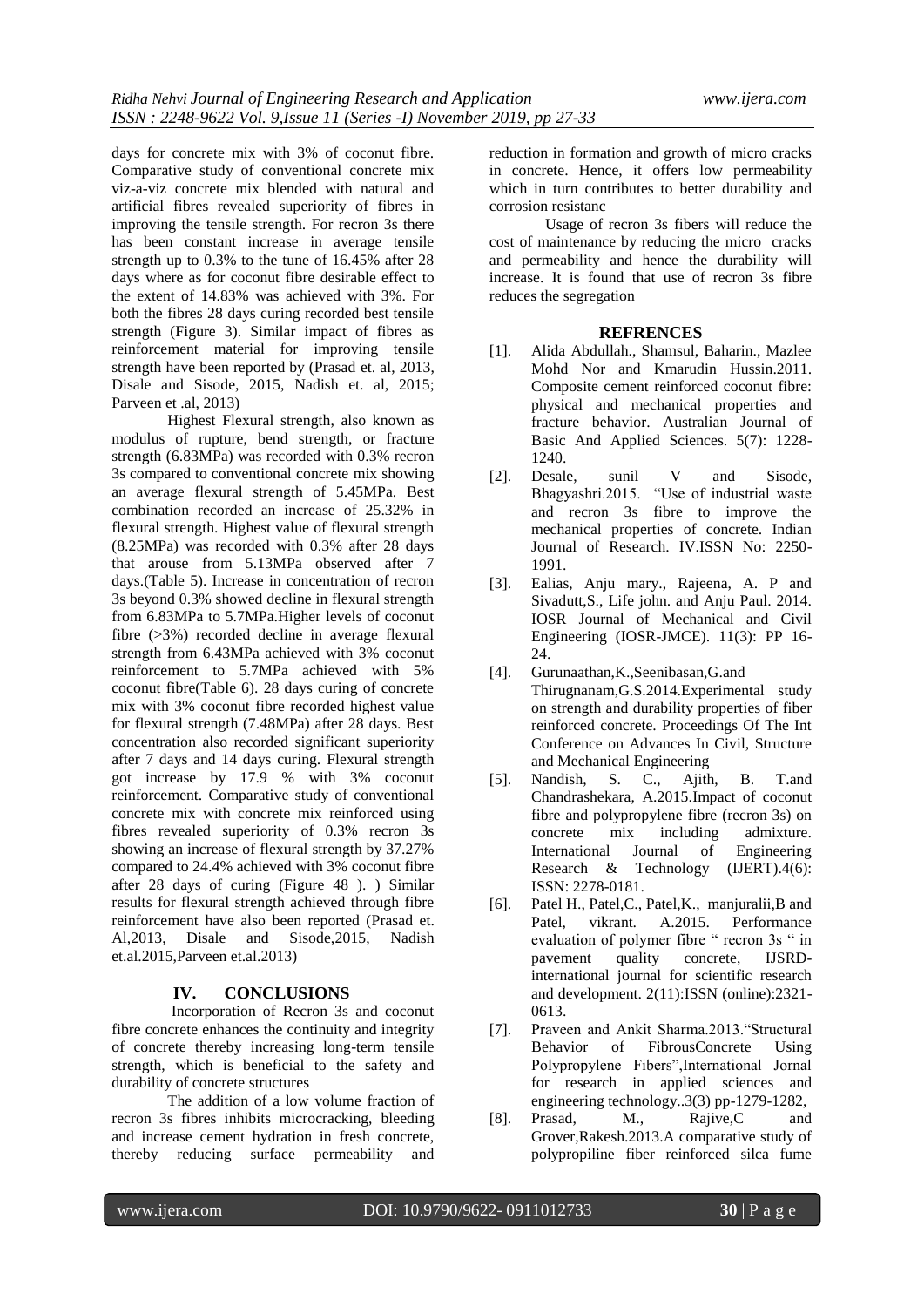concrete with plane cement concrete. International Jr of engineering research and science & technology.12(4):127-136.

[9]. Shreeshail, B.H., Jaydeep, chougale., Dhanraj, Pimple and Amar, Kulkarni.2014. Effects of coconut fibres on the properties of concrete". International journal of research in engineering and technology.

| Tubici: Dubic properties of thic und course aggregate |                |                            |                            |  |
|-------------------------------------------------------|----------------|----------------------------|----------------------------|--|
| <b>Properties</b>                                     | Fine aggregate | <b>Coarse</b><br>aggregate | <b>Coarse</b><br>aggregate |  |
|                                                       |                | (10mm)                     | (20mm)                     |  |
|                                                       |                |                            |                            |  |
|                                                       |                |                            |                            |  |
|                                                       |                |                            |                            |  |
| <b>Specific gravity</b>                               | 2.65           | 2.36                       | 2.45                       |  |
| Free surface moisture                                 |                | 0.028                      | 1.976                      |  |
| Water absorption $\%$ )                               | 1.50           | 0.65                       | 1%                         |  |
| Water content( $\%$ )                                 |                | 1.38                       | 1.4%                       |  |

## **Table1: Basic properties of fine and coarse aggregate**

### **Table 2:Chemical Composition of Coconut / Coir Fiber**:

| $S$ No | <b>Chemical Composition</b>   | $Content(\% )$ |
|--------|-------------------------------|----------------|
|        | Lignin                        | 45.84          |
|        | Cellulose                     | 43.44          |
|        | Hemi-Cellulose                | 00.25          |
|        | Pectin's and related Compound | 0.3.00         |
|        | Water soluble                 | 05.25          |
|        |                               | 02.22          |

#### **Table 3:Physical Properties of Coconut / Coir Fiber**

| S No           | <b>Property</b>                | <b>Value</b>   |
|----------------|--------------------------------|----------------|
|                | Length (inches)                | $6$ to $8$     |
| $\overline{c}$ | Density $(g/cc)$               | 1.40           |
| $\mathcal{E}$  | Tenacity (g/Tex)               | 10.0           |
| 4              | Breaking elongation (%)        | 30             |
| 5              | Diameter in mm                 | $0.1$ to $1.5$ |
| 6              | Rigidity of Modulus (dyne/cm2) | 1.8924         |
| $\mathcal{I}$  | Swelling in water (diameter) % |                |
| 8              | Moisture at $65\%$ RH $(\%)$   | 10.5           |
| $\mathbf Q$    | Specific gravity               | 0.87           |

## **Table 4: Basic properties of recron 3s fibre.**

| S.NO             | <b>Property</b>           | <b>Value</b>           |
|------------------|---------------------------|------------------------|
| 1.               | Diameter (mm)             | 0.4                    |
| 2.               | Cut Length (mm)           | 6mm or 12              |
| 3.               | Tensile Strength $kg/cm2$ | 4000-6000              |
| $\overline{4}$ . | Denier                    | 11.4-12.6              |
| $\overline{5}$ . | Melting point             | $>250$ oc              |
| 6.               | Tenacity $(g/d)$          | Min. 3.5               |
| 7.               | Elongation $(\%)$         | 50-70                  |
| 8.               | Dispersion                | $3-4$                  |
| 9.               | Shape of fiber            | Special triangle shape |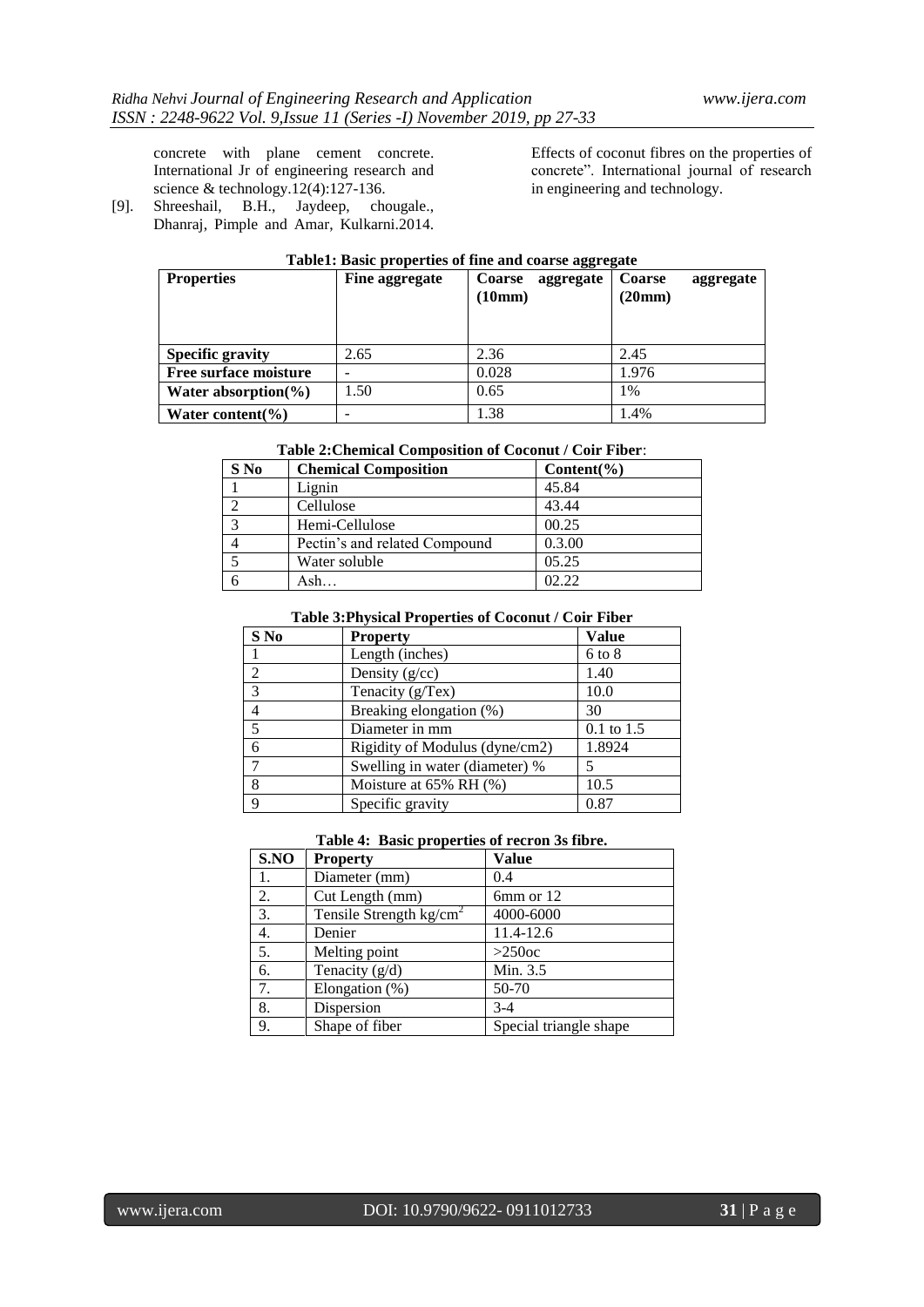| (MPa) 28 days of curing. |                      |                |                 |                           |
|--------------------------|----------------------|----------------|-----------------|---------------------------|
| S No                     | Percentage Of Recron | Average        | Average tensile | Average flexural strength |
|                          | 3s(%)                | Compressive    | strength (MPa)  | (MPa)                     |
|                          |                      | Strength (MPa) |                 |                           |
|                          |                      | 27.8           | 2.65            | 5.45                      |
|                          | 0.1                  | 29.4           | 2.72            | 5.9                       |
|                          | 0.2                  | 30.8           | 3.2             | 6.33                      |
|                          | 0.3                  | 31.9           | 3.4             | 6.83                      |
|                          | 0.4                  | 33.9           | 2.62            | 6.08                      |
| 6                        | 0.5                  | 35.6           | 2.31            | 5.7                       |

| Table 5:-Effect of different levels of Recron 3s on Average Compressive, tensile and flexural Strength |  |
|--------------------------------------------------------------------------------------------------------|--|
| $(MPa)$ 28 days of curing.                                                                             |  |

| Table 6:-Effect of different levels of Coconut fibre on Average Compressive, tensile and flexural Strength |  |
|------------------------------------------------------------------------------------------------------------|--|
| $(MPa)$ 28 days of curing                                                                                  |  |

| S No | <b>Of</b><br>Percentage | Average        | -<br>Average | flexural<br>Average |
|------|-------------------------|----------------|--------------|---------------------|
|      | coconut fibre $(\% )$   | Compressive    | tensile      | strength (MPa)      |
|      |                         | Strength (MPa) | strength     |                     |
|      |                         |                | (MPa)        |                     |
|      |                         | 27.76          | 2.65         | 5.45                |
| 2    |                         | 27.97          | 2.8          | 5.63                |
| 3    |                         | 28.53          | 3.0          | 6.03                |
| 4    |                         | 32.1           | 3.14         | 6.43                |
|      |                         | 29.3           | 2.93         | 6.18                |
| 6    |                         | 25.36          | 2.4          | 5.7                 |



**Fig 1 : Slump values for different percentages of coconut fibre and polypropylene fibre in a concrete mix.**